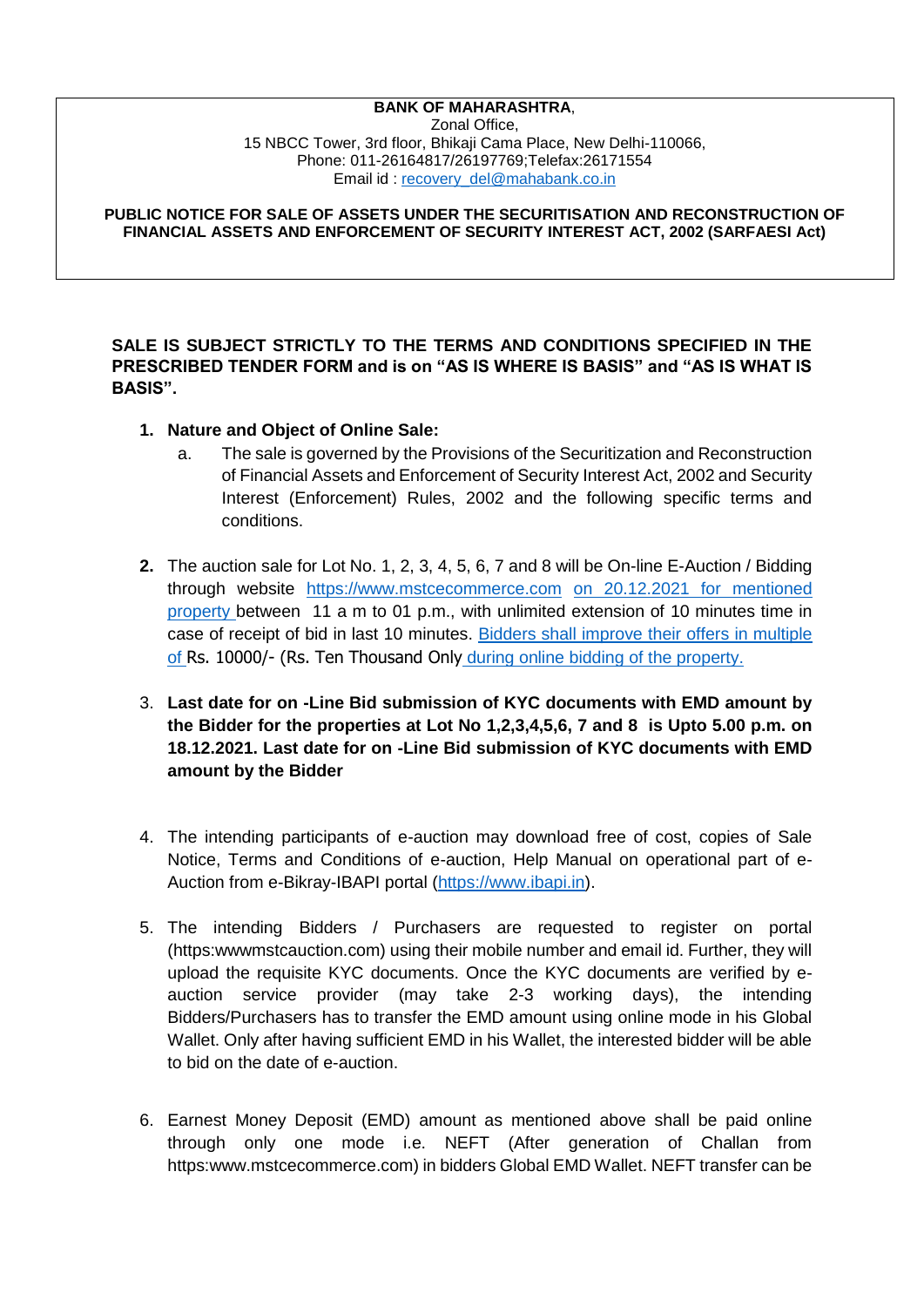done from any Scheduled Bank. Payment of EMD by any other mode such as Cheque will not be accepted. Bidders not depositing the required EMD online, will not be accepted. Bidders, not depositing the required EMD online, will not be allowed to participate in the e-auction. The Earnest Money Deposited shall not bear any interest.

- 7. Bidders may give offers either for one or for all the properties, as the case may be. In case of offers for more than one property, bidders will have to deposit the EMD for each property. Bidder's Global Wallet should have sufficient balance (>=EMD amount) at the time of bidding.
- 8. It is the responsibility of intending Bidder(s) to properly read the Sale Notice, Terms and Conditions of e-auction, Help Manual on operational part of e-auction and follow them strictly.
- 9. In case of any difficulty or need of assistance before or during the e-auction process may contact authorized representative of our e-auction service provider [\(https://www.mstcecommerce.com/](https://www.mstcecommerce.com/)). Details of which are available on the e-auction portal.
- 10. After finalization of e-auction by the Authorised Officer, only successful bidder will be informed by our above referred service provider through SMS/email. (On mobile no/email address given by them/registered with the service provider).
- 11. The secured asset will not be sold below reserve price.
- 12. The successful bidder shall have to deposit 25% (twenty five percent) of the bid amount, less EMD amount deposited on the same day or not later than the next working day and the remaining amount shall be paid within 15 days from the date of auction in the account of The Authorised Officer, Bank of Maharashtra, through RTGS/NEFT in Account Name: **"Authorized Officer SARFAESI ACT EMD"** Account No. **60121785733** Branch name: **South Extension Branch** IFSC Code **MAHB0000392**. In case of failure to deposit the amounts as per above within the stipulated time, the amount deposited by successful bidder will be forfeited to the Bank and Authorised Officer shall have the liberty to conduct fresh auction/sale of the property & the defaulting bidder shall not have claim over the forfeited amount and property.

## **13. Caution to bidders:**

- a. Property is sold on "AS IS WHERE IS", "AS IS WHAT IS" AND "WHATEVER THERE IS" basis after taking Physical/ Symbolic possession of the properties.
- b. To the best of knowledge and information of the Authorised Officers, there are no encumbrances on the properties. However, the intending bidders should make their own independent inquiries regarding the encumbrances, title of property put on auction, physical area of property, and claims / rights / dues / affecting the property, prior to submitting their bid. Further the bidder/purchaser should make their own inquiries regarding any statutory liabilities, arrears of tax, claims etc. by themselves before making the bid. The e-Auction advertisement does not